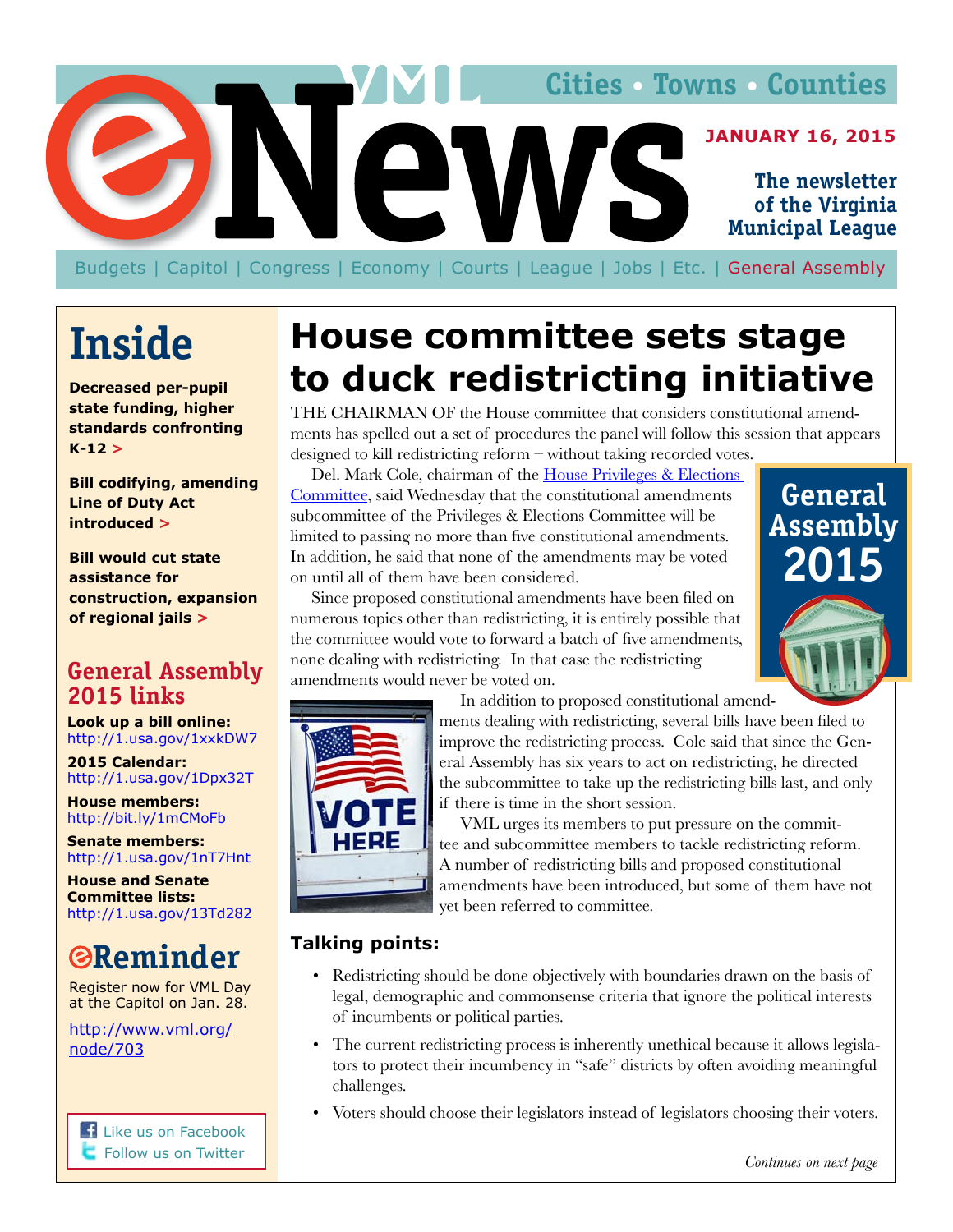# <span id="page-1-0"></span>**General Assembly**



#### **Redistricting continued ...**

Please call or email these subcommittee members in support of the panel seriously considering redistricting reform:

[David Ramadan](http://bit.ly/1E6TGcG): <http://bit.ly/1E6TGcG> [Jackson Miller](http://bit.ly/1yr3XyH): <http://bit.ly/1yr3XyH> [Steven Landes:](http://bit.ly/1Cvhsy9) <http://bit.ly/1Cvhsy9> [Timothy Hugo](http://bit.ly/1KPYIPs): <http://bit.ly/1KPYIPs> [Nick Rush: http://bit.ly/1u8JKiA](http://bit.ly/1u8JKiA) [Johnny Joannou: http://bit.ly/1IHhwP4](http://bit.ly/1IHhwP4)  [Joseph Lindsey:](http://bit.ly/1x9jhgm) <http://bit.ly/1x9jhgm> [Mark Cole: http://bit.ly/1IQjLgV](http://bit.ly/1IQjLgV)

The subcommittee meets Monday mornings at 8 a.m., although it is not clear at this point, if the bills and resolutions will be heard at all.

**Staff contacts:** Mark Flynn, mflynn@yml.org; Mary Jo Fields, [mfields@vml.org](mailto:mfields@vml.org).

#### **Education**

# **Decreased per-pupil state funding, higher standards confronting K-12**

VIRGINIA BOARD OF Education President Christian Braunlich reviewed educational challenges facing Virginia schools at a meeting of the Education Subcommittee of Senate Finance on Jan. 15. Braunlich presented statistics showing that:

While Virginia students outperform those in other states on national math and English tests, the gaps between economically disadvantaged students and their wealthier peers has grown by as much as 35 percentage points.

The number of economically disadvantaged students in public schools has grown over the last five years, with 41 percent of students meeting the definition.

The number of English language learners has increased by 15 percent.

While the number of students needing special education services has declined, the number of students most expensive to serve (autism and other health impairments) has increased by 23 percent.

Since 2008, K-12 education staffing has been reduced by 5,000 positions, while enrollment has increased by 2.3 percent.

Braunlich's presentation is posted here: [http://1.](http://1.usa.gov/1IHaklV) [usa.gov/1IHaklV](http://1.usa.gov/1IHaklV). He also authored an op-ed piece in the Jan. 3 issue of the Richmond Times-Dispatch detailing the failure of state K-12 education to keep pace with education needs. The op-ed column here: <http://bit.ly/1ApohRM>.

In a follow-up presentation at the same meeting, Superintendent of Public Instruction Steve Staples presented information showing that in fiscal year 2014, state general fund direct aid to public education was \$308 million less than it was in fiscal year 2007.

Further, the number of schools not fully accredited dipped to 19 in 2010-2011. Over the next four years, following the implementation of higher educational standards, the number of schools not fully accredited rose to 567 in the current fiscal year.

The short story: the state has decreased its support for public education while at the same making it more difficult for schools to be accredited. Stapleton referenced the late Dr. William Bosher, who said that just as schools would see the finish line, the line would be moved.

Stapleton's presentation is posted here: [http://1.](http://1.usa.gov/1AnbjkL) [usa.gov/1AnbjkL](http://1.usa.gov/1AnbjkL).

# **Benefits Bill codifying, amending Line of Duty Act introduced**

ADMINISTRATION OF THE Line of Duty Act Program would be shifted from the Department of Accounts to the Virginia Retirement System under [HB 2204](http://lis.virginia.gov/cgi-bin/legp604.exe?151+ful+HB2204) (Jones). The bill also transfers administration of health insurance benefits to the state Department of Human Resource Management, and establishes an administrative appeal process for persons, including employers, aggrieved by the decision.

The bill modifies and codifies language on LODA that currently is in the Appropriation Act.

In December, the Joint Legislative Audit and Review Commission was presented a lengthy presentation on LODA. The bill follows some of the recommendations made in that report, but does not tackle the thornier issues of modifying benefits or narrowing eligibility as a way to contain costs.

The cost of the program has skyrocketed since it was expanded in 2002 to provide health insurance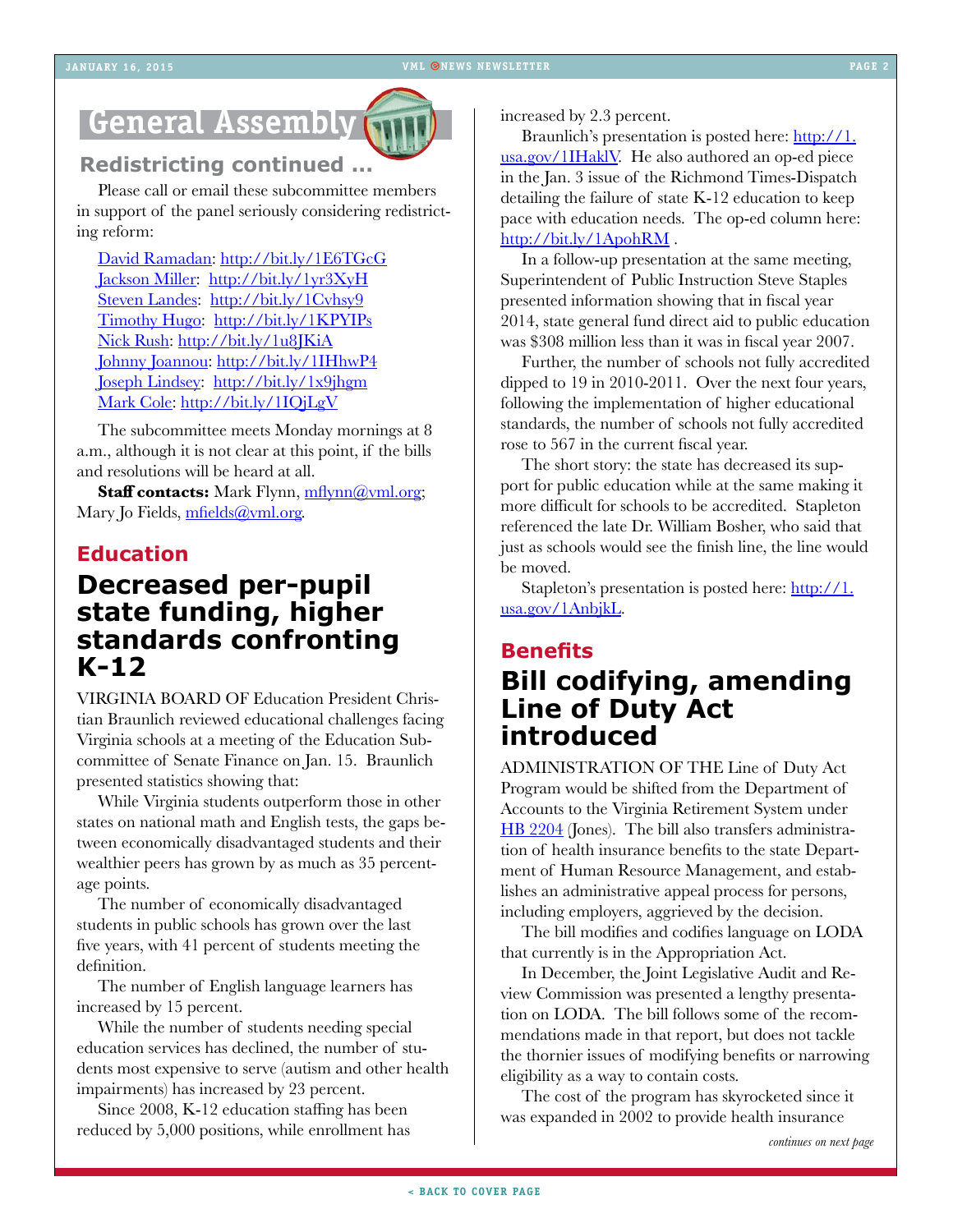# <span id="page-2-0"></span>**General Assembly**

#### **Line of Duty continued ...**

coverage and when the program was expanded to cover permanent disability by "direct and proximate cause" and permanent disability under the heart/ lung/cancer presumption. Virginia's benefit is the most generous in the nation, according to JLARC.

VML will analyze the bill in more detail. It has not yet been referred, but is likely to be assigned to the [House Appropriations Committee,](http://lis.virginia.gov/cgi-bin/legp604.exe?151+com+H2) which Jones chairs, and which typically hears retirement and benefit bills. The bill has a delayed effect date of July, 2016.

Staff contact: Mary Jo Fields, [mfields@vml.org](mailto:mfields@vml.org).

## **Human Services Bills would expand scope of CSA**

[HB 2083](http://leg1.state.va.us/cgi-bin/legp504.exe?ses=151&typ=bil&val=hb2083) (Peace) and [SB 1041](http://leg1.state.va.us/cgi-bin/legp504.exe?ses=151&typ=bil&val=SB1041) (Hanger) would require localities to establish a process for parents and guardians to directly refer children in their care to local Family Assessment and Planning Teams (FAPTs). A children's advocacy group, Voices for Virginia's Children, asked for the bills.

HB 2083 has not yet been referred to a committee; SB 1041 has been referred to the Senate Rehabilitation and Social Services Committee.

Currently, children are referred to a FAPT by an agency represented on the FAPT (CSB, DSS, etc.) that is working with the child and family. Some localities allow parents to make a direct referral as well, and some have processes by which they get a child referred to an agency for assessment and possible referral. In other words, the flexibility to determine whether local coordinators and teams can take on additional work (with no additional state administrative dollars to help with the process or extra work).

VML is inquiring into fiscal impact information regarding this initiative.

**Staff contact:** Janet Areson, [jareson@vml.org](mailto:jareson@vml.org)

# **Public Safety Bill would cut state assistance for construction, expansion of regional jails**

[SB1049](http://leg1.state.va.us/cgi-bin/legp504.exe?ses=151&typ=bil&val=SB1049) (McDougle) reduces the state share of costs for construction, renovation, or expansion of a regional jail from 50 percent to 25 percent. The bill has been referred to the Senate Rehabilitation and Social Services Committee. There is also a budget amendment in the Governor's introduced budget that does the same thing.

VML opposes the bill and the budget amendment. The regional jail program was initiated by the state as a way to create greater efficiencies in funding and staffing of jails, and it has been a success that has been verified by studies. Reducing state support does not make sense, and would cost taxpayers more dollars and cents in the long run.

**Staff contact:** Janet Areson, [jareson@vml.org](mailto:jareson@vml.org)

## **Sheriffs' bill raises ruckus across state**

POLICE CHIEFS AND city officials are raising a stir over a bill that designates the sheriff as the chief law enforcement officer, regardless of whether the locality has an appointed police chief.

[HB 1670](http://lis.virginia.gov/cgi-bin/legp604.exe?ses=151&typ=bil&val=hb1670) (Berg) states that funding for the office would be as designated in the Appropriation Act; a concern is that HB 599 funds currently going to cities and to counties that have a police department would instead be used to support the sheriffs' department.

A Jan. 15 article in *The Winchester Star* quotes an aide to the bill's sponsor as saying that the impetus for the legislation is that the most responsible law enforcement is one that is directly accountable to the people, and that sheriffs are elected, unlike police chiefs.

The bill is in the House Appropriations Committee.

Staff contact: Kimberly Pollard, [kpollard@vml.](mailto:kpollard@vml.org) [org](mailto:kpollard@vml.org)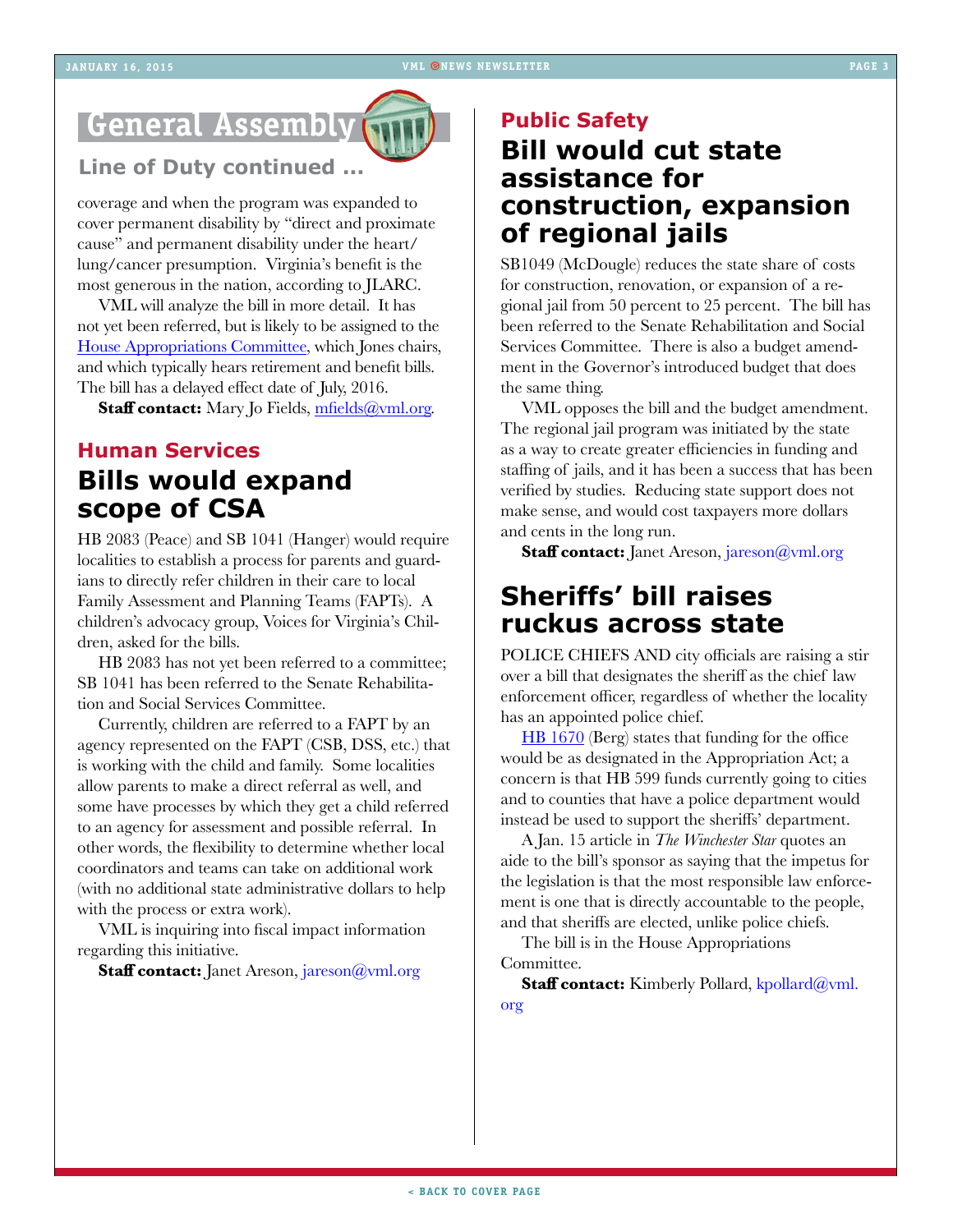#### **JANUARY 16, 2015 VML ONEWS NEWSLETTER**

# **General Assembly**

### **Other bills being tracked …**

### **Police transport**

**Summary:** [HB 1520](http://lis.virginia.gov/cgi-bin/legp604.exe?151+sum+HB1520) (Lindsey) requires sheriffs, local police forces, and the State Police to transport and provide security for government officials, members of civic organizations, and other dignitaries.

**Action:** The bill is in subcommittee #3 of House Militia, Police and Public Safety, which meets Monday at 4 p.m. VML opposes this unfunded mandate.

**Staff contact:** Kimberly Pollard, [kpollard@vml.](mailto:kpollard@vml.org) [org](mailto:kpollard@vml.org)

#### **Electronic records study**

**Summary:** [HJ 582](http://lis.virginia.gov/cgi-bin/legp604.exe?151+sum+HJ582) (Surovell) establishes a 12-member joint subcommittee to evaluate the feasibility of authenticating electronic government records that are made available online.

**Action:** This study has not yet been assigned to a committee. VML supports this study.

Staff contact: Kimberly Pollard, [kpollard@vml.](mailto:kpollard@vml.org) [org](mailto:kpollard@vml.org) 

### **Tax reform study**

**Summary:** [HJ 505](http://lis.virginia.gov/cgi-bin/legp604.exe?151+sum+HJ505) (Cole) establishes a joint subcommittee to study reforming Virginia's tax structure, including the feasibility of adopting a flat tax or a fair tax.

**Action:** The study has been referred to House Rules.

**Staff contact:** Kimberly Pollard, [kpollard@vml.](mailto:kpollard@vml.org) [org](mailto:kpollard@vml.org) 

### **Local fiscal impact**

**Summary:** [SB 1140](http://lis.virginia.gov/cgi-bin/legp604.exe?151+sum+SB1140) (Garrett)/ [HB 1865](http://lis.virginia.gov/cgi-bin/legp604.exe?151+sum+HB1865) (Kilgore) requires local fiscal impact bills to be introduced no later than the first day of the regular session of the General Assembly.

**Action:** This bills are in the Senate and House Rules committees. VML supports the bills.

**Staff contact:** Kimberly Pollard, [kpollard@vml.](mailto:kpollard@vml.org)

[org](mailto:kpollard@vml.org) 

## **Reminder: VML Day at the Capitol is Jan. 28**

ONE OF THE most vital roles a local government official can perform during the General Assembly session is to attend VML Day at the Capitol, which will be held this year beginning at 3 p.m. Jan. 28 at the Library of Virginia. And as part of that event, we've put together some tips on meeting with your legisla-

tors during your visit to Richmond. First, please encourage your legislator to attend the outstanding reception we will hold this year from 5:30-7 p.m. in the library's foyer. All legislators were sent invitations to their home and Richmond offices. (More information and register at <http://www.vml.org/node/703>).



You may wish to set up a dinner

with your legislators after the reception as well. Some localities do this as a region. If you do that, make sure to find out how many will be in attendance and make a dinner reservation, preferably before you arrive in Richmond or as soon as possible on the day of your visit. Richmond has many excellent restaurants downtown.

If you intend to call on a legislator while in Richmond, contact their office at least a week before your visit to let them know that you are coming to town. Ask what the legislator's schedule looks like for the day you are visiting. By calling members in advance, you can get an idea of how to map out your visits to all of your delegation members. You might also want to catch a quick breakfast at the sixth floor cafeteria in the General Assembly Building with a legislator if they do not have an early meeting committee meeting. Also, you may want to see a legislator in action at one of their committee meetings. If a meeting ends with a little time before members have to go into caucus, legislators sometimes meet with their visitors right there in the committee room.

A member's schedule, however, can change quickly. By calling early you can formulate a tentative meeting time and place, and then follow up with the member's office the afternoon before your visit to confirm, or make a change in plans if something has come up. If you do get bumped, try to get a commitment from the member to allow you to meet with the legislative aide. This person will make sure that your concerns and information reach the member.  $\odot$